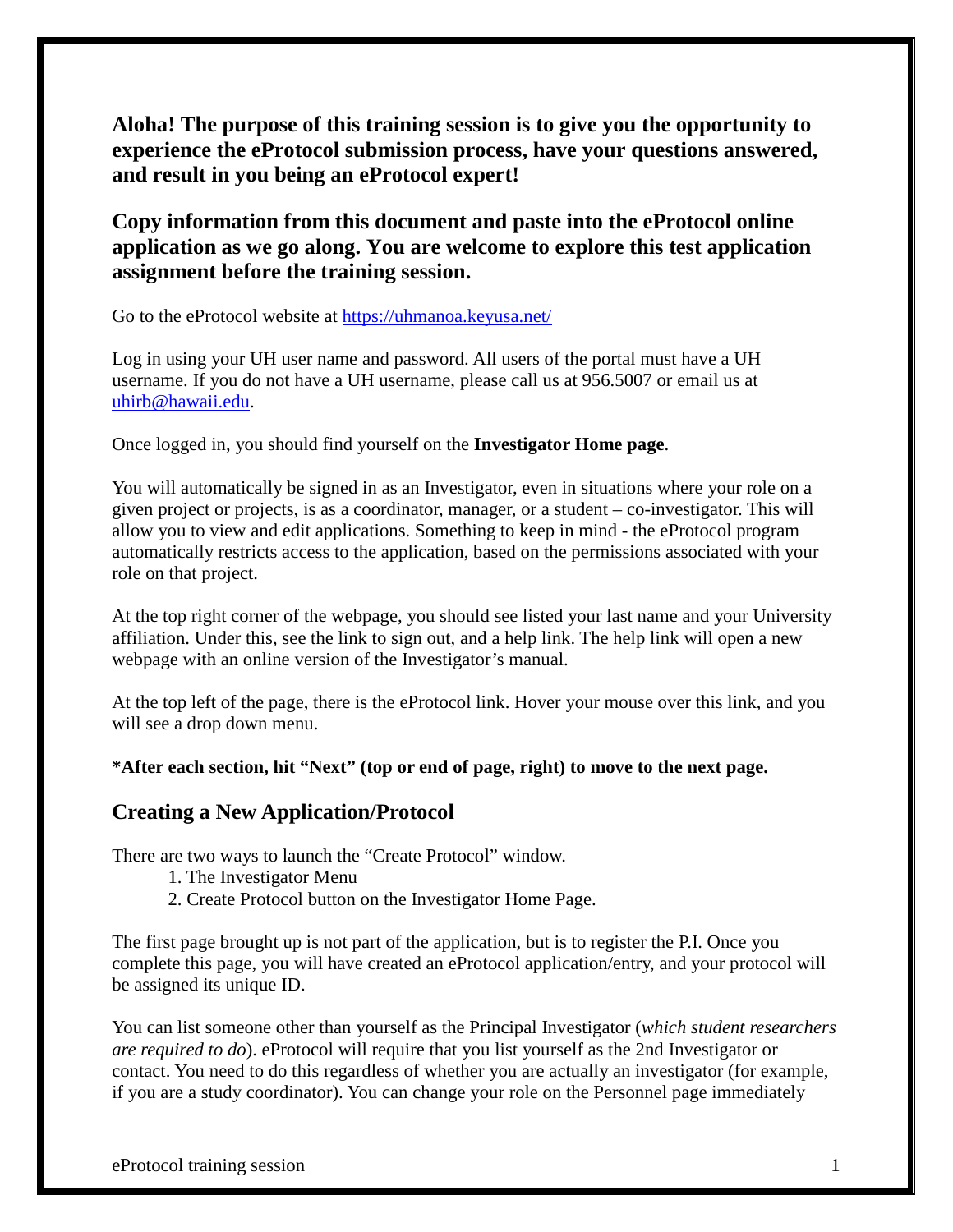following. Your study/protocol information will be saved each time you save, or click *next* to exit the page. Note: The "Unified IRB Form" is the IRB application. This button will remain checked for all new applications, as well as renewal and modification requests.

#### **\*Save often – there is a button at the end and the top of the page.**

#### **Personnel information**

Be sure to answer the student research item at the top of the Personnel Page.

As noted above, you may revise the roles of study personnel on this page. For example, if you have listed yourself as Principal Investigator, but realize now that you need to list your faculty advisor in this role instead, you can make that change on this page.

*Please note that you will not be able to directly type the name into the line, but instead must use the binocular icon to look up the investigator.*

You will need to select study personnel by clicking on the drop-down menu icons, to bring up the personnel search panel. All study personnel must have a UH username. If you wish to add study personnel without a UH username, you need to contact the Human Studies Program (HSP) office.

The Study Coordinator and Administrative Contact entries are optional. Some researchers are part of programs or Departments where there will be a person or persons given this role. If it does not apply to you, simply leave these blank. An investigator may also be listed as Administrative Contact.

The CITI training information should automatically download to your application if you logged in to the CITI website via the SSO. If the CITI certificates of completion do not automatically download, save them as PDF files and attach them to the attachments page. The HSP does accept NIH training, in lieu of CITI training, but only for NIH funded research.

#### **Protocol information**

Sub-Sections: You may navigate quickly through your application using the menu on the left side of the protocol window. Clicking on "Protocol Information" will expand the menu to open up additional sub-sections of your application.

When addressing consent and assent information, you will also attach your consent and assent documents on those pages. Be sure to scroll down to address additional items in the Consent attachment pop-out window, as appropriate.

On the attachments page, remember to attach the protocol, flyers/recruiting materials, study instruments, translated documents, CITI training certificates of completion, and as appropriate. Clearly but concisely label your attachments. eProtocol will save all attachments, making subsequent revisions easier to track, however, a clear labeling scheme will make this easier.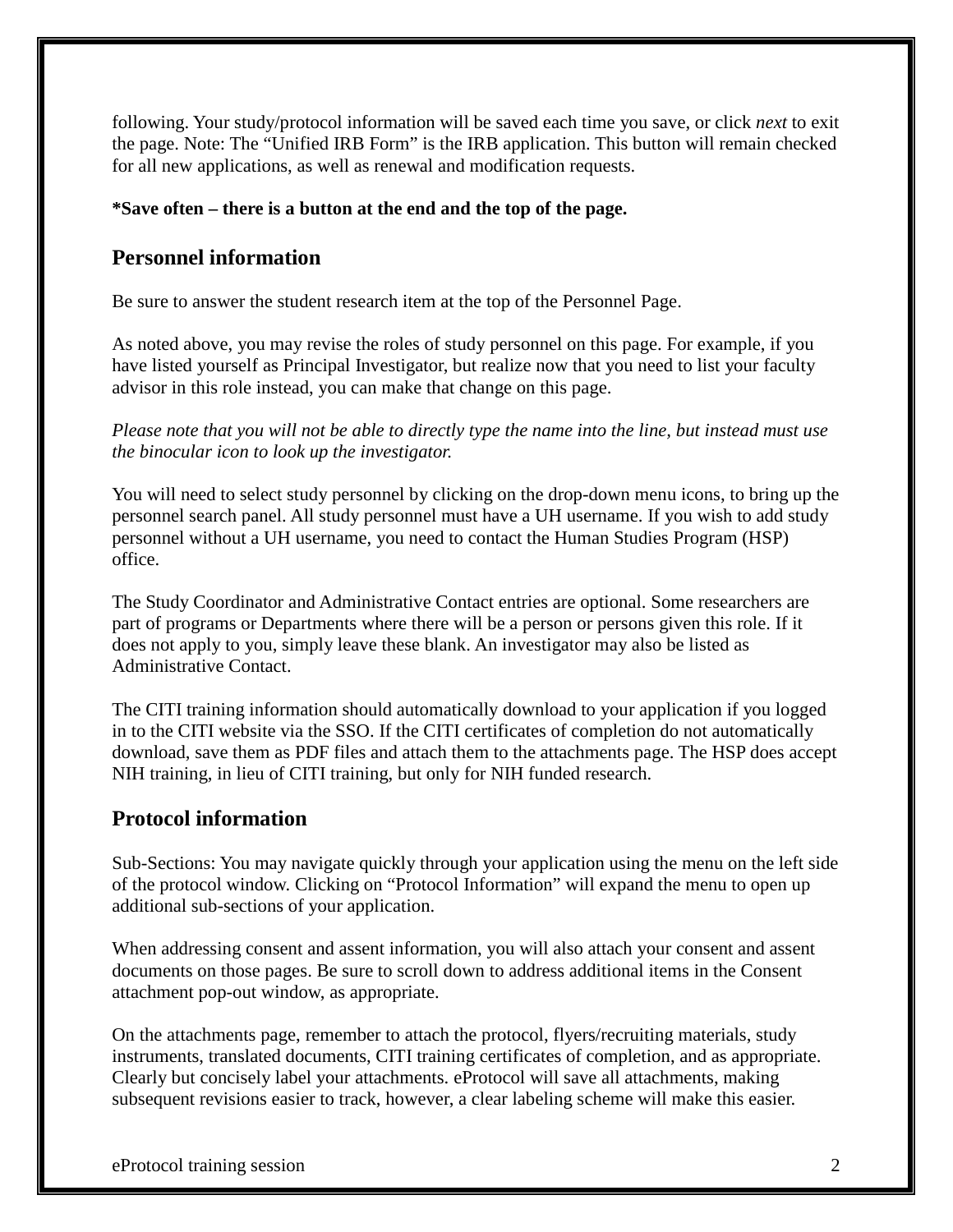The live eProtocol application will automatically gray out areas relating to the boxes you check and information you provide, making them unavailable. This is usually beneficial to the researcher as the live application adjusts based upon relevance. If a section of the application is grayed out that should not be, such as HIPAA or Drugs and Devices, you may need to revisit and revise responses on the General Checklist, to enable them.

If the Conflict of Interest (COI) section is grayed out, but you need to notify the IRB of a COI, you may just add an attachment to address this.

# **Research Protocol/ Proposal for Initial Approval** *Non-Exempt Research*

### **Subject checklist**

For this exercise, choose "**University Employees**."

When actually filling out this section, be sure to carefully review responses on the "Subject Checklist." Selected items on the subject checklist, such as "Prisoners" or "Pregnant Women" will open up additional items in the application. Omitting these items may cause delays in the review process.

# **Study location**

The study location is the location at which the research takes place. For example, a study in which specimens are collected at a community clinic, and analyzed at UH Hilo, should have both UH Hilo and Other selected.

For this exercise, choose "**University of Hawaii, Manoa, University of Hawaii, Hilo, University of Hawaii, West O'ahu**"

### **General Checklist**

For this exercise, choose "**Interview**" Section 2, Methodologies

### **Funding**

For this exercise, choose  $\Box$  **NONE** – **This project does not have any funding** 

# **Application Type Checklist**

For this exercise, choose "Expedited/Full Board"

# **Expedited Review**

For this exercise, choose "**7b"**

eProtocol training session 3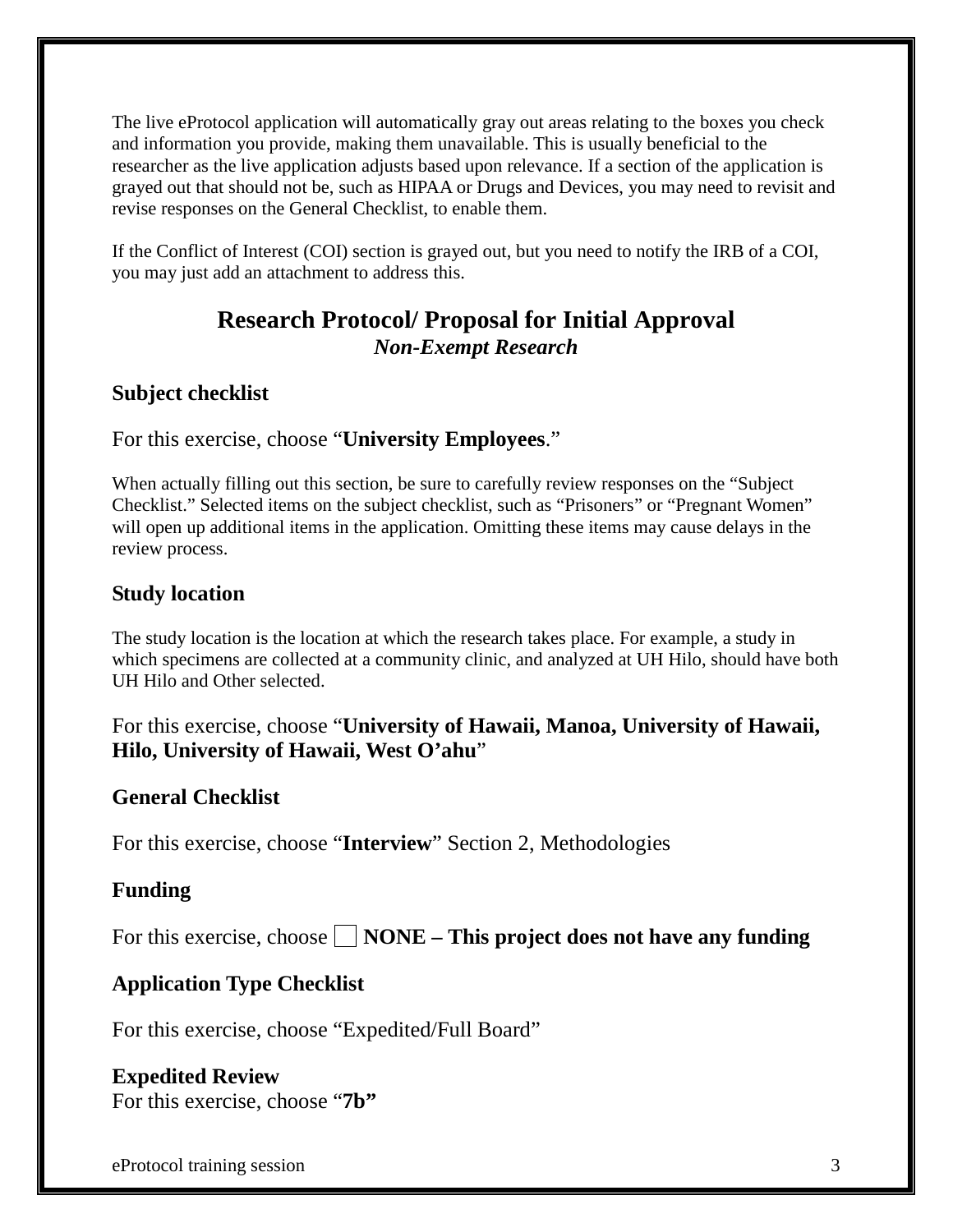# **Title**

For this exercise, type "Test Application (Your last name)"

### **Proposed Start Date 06.22.16 Proposed End Date 06.22.17**

# **Summary**

For this exercise, type "The proposed study will assess job satisfaction of University of Hawai'i employees on the UH Mānoa, UH Hilo and UH West O'ahu campuses (N= 50 participants per campus) before and after a two month intervention involving expressive arts therapy, interpretive dance, ho'oponopono, massage, and individual and group positive feedback. In addition, the study will explore participants' perceptions of their work environments, work relationships, and work hierarchy structures, including their opinions about ways to improve work environments and relationships. Using statistics, the study will compare perceptions and experiences before and after the job satisfaction program and using both quantitative and qualitative data will determine best ways to improve job satisfaction in the sample population. The interviews and interventions will be video recorded. Interview video recordings will be analyzed for non-verbal responses as well as to verify the transcriptions, and video recordings of the intervention sessions will be made available on a public website as a resource for future workplace job satisfaction intervention programs."

# **Purpose**

For this exercise, type "The purpose of the pilot study is to explore: 1) the feasibility of using art therapy modalities, ho'oponopono, the healing arts, and positive feedback in a sample of University of Hawai'i employees to improve job satisfaction 2) participants' perceptions of their work environments and relationships; 3) changes in reports of job satisfaction before and after the intervention, and 4) best ways to improve job satisfaction in the sample population."

**For the rest of the questions/sections, based upon what you already entered for the Summary and Purpose above, make up the answers as you go along. For those sections that do not pertain, enter "N/A." To speed the process up (and if you are not feeling particularly creative), you can also just enter "test."**